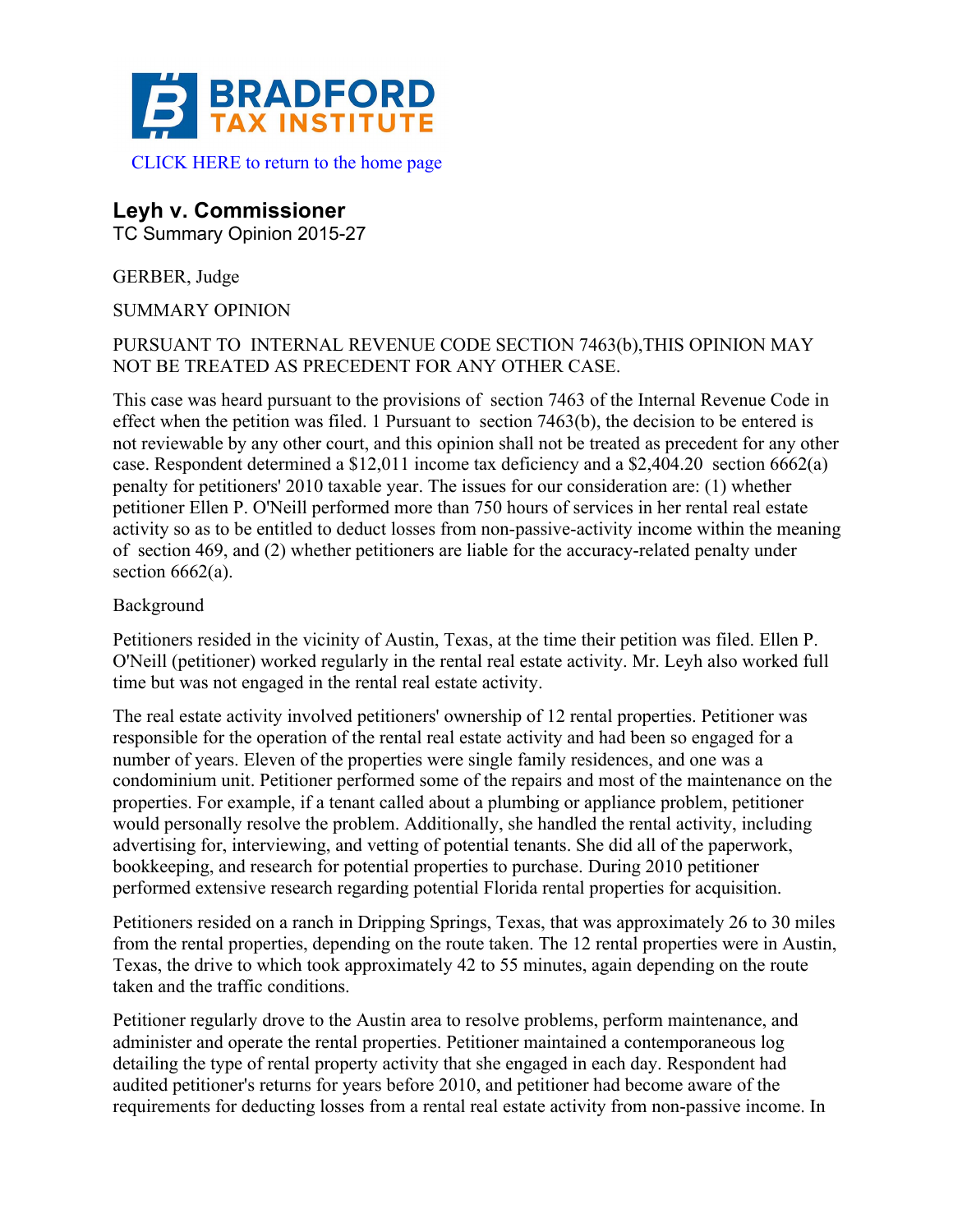particular, she knew that she had to "materially" participate in the business by spending 750 hours or more involved in the activity during the taxable year.

When it came time to have the 2010 income tax return prepared, petitioners' return preparer from earlier years was not available and petitioner spent time searching for a certified public accountant (C.P.A.) to prepare petitioners' 2010 return. Petitioners provided their information, including information regarding the rental real estate activity, to the C.P.A., and they deducted a \$69,531 loss from the rental real estate activity on their return to reduce their non-passiveactivity income.

Respondent examined the 2010 return, and petitioners offered petitioner's log in support of their position that they were entitled to deduct the real estate losses from their non-passive-activity income. Although the log detailed the dates, types of activity, and number of hours that petitioner spent in the activity, the number of hours spent traveling from petitioners' residence to the rental properties had not been included. The original log that they presented to respondent during the audit accounted for 632.5 hours spent in the real estate activity.

Petitioner revised and resubmitted the log to reflect the hours spent traveling to the properties, but respondent refused to accept the additional hours. Without the travel time, the hours in the log totaled less than the threshold of 750 hours. Including the travel time, petitioner's hours totaled 846, exceeding the 750-hour threshold by almost 100 hours.

Petitioner's methodology in revising the log was to determine whether the activity for any day reflected in the log took place in Austin or near her residence in Dripping Springs. For each occasion where the activity occurred in Austin, she computed a 45-minute trip or 1-1/2 hours round trip for that day. For example, on a particular day that reflected only 1-1/2 hours involved in the activity in Austin, petitioner added 1-1/2 hours for the travel to Austin from her home in Dripping Springs, for a total of three hours engaged in the activity for that day.

## Discussion

The primary issue is the narrow and purely factual question of whether petitioner spent 750 hours or more as a real estate professional involved in her rental real estate activity. Respondent concedes that petitioner meets all other requirements to be entitled to deduct losses from a rental real estate activity from non-passive income.

Generally, section 469 disallows a deduction attributable to a "passive activity loss" that is used to reduce non-passive-activity income for any taxable year. Sec.  $469(a)$ ,  $(d)(1)$ . A "passive activity" is a business in which the taxpayer does not "materially participate." Sec.  $469(c)(1)$ . Material participation in an activity is regular, continuous, and substantial involvement. Sec.  $469(h)(1)$ .

For purposes of determining whether a taxpayer is a real estate professional, a taxpayer's material participation is determined separately with respect to each rental property unless the taxpayer makes an election to treat all interests in rental real estate as a single rental real estate activity. Sec. 469(c)(7)(A); sec. 1.469-9(e)(1), Income Tax Regs. Petitioners made an election to treat their rental properties as a single activity. According to section 1.469-9(g)(1), Income Tax Regs., this election is binding for the taxable year in issue.

Rental activity, however, is generally treated as passive per se regardless of whether there is material participation. Sec.  $469(c)(2)$ , (4). Petitioner, however, seeks to qualify under section  $469(c)(7)(B)$ , which provides that a real estate professional may engage in a nonpassive real estate business if he or she meets certain requirements. In particular, the taxpayer's rental activity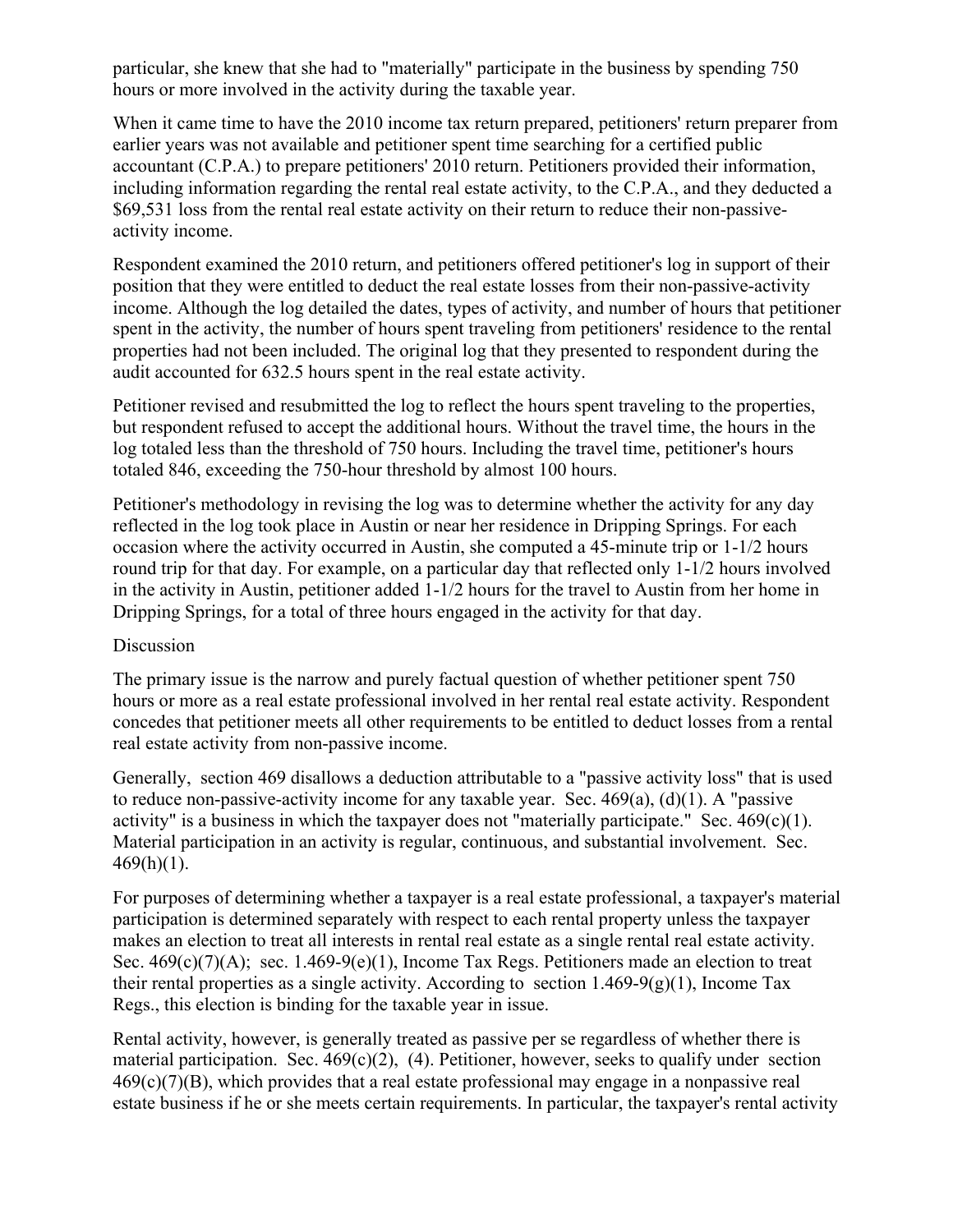will not be per se passive if he or she meets two requirements. First, more than one-half of the personal services performed by the taxpayer in trades or businesses are performed in the real property trades or businesses in which the taxpayer materially participates. Second, the taxpayer performs more than 750 hours of services during the tax year in the real property trades or businesses in which the taxpayer materially participates. Sec. 469(c)(7)(B)(i) and (ii); Shaw v. Commissioner, T.C. Memo. 2002-35 [2002 RIA TC Memo ¶2002-035]; Bailey v. Commissioner, T.C. Memo. 2001-296 [2001 RIA TC Memo ¶2001-296].

Respondent agrees that petitioner materially participated and spent more than one-half of her time in the rental real estate activity but does not agree that petitioner performed 750 hours of services in the activity. Respondent contends that petitioner did not meet the 750-hour test because the hours reported in the original log presented to respondent fell short of the 750-hour requirement. Respondent further contends that petitioner's revised log was insufficient to remedy the perceived shortfall in the original log.

The pertinent requirements are set forth in section  $1.469-5T(f)(4)$ , Temporary Income Tax Regs., 53 Fed. Reg. 5727 (Feb. 25, 1988), as follows:

The extent of an individual's participation in an activity may be established by any reasonable means. Contemporaneous daily time reports, logs, or similar documents are not required if the extent of such participation may be established by other reasonable means. Reasonable means for purposes of this paragraph may include but are not limited to the identification of services performed over a period of time and the approximate number of hours spent performing such services during such period, based on appointment books, calendars, or narrative summaries.

The focal point of the controversy, therefore, is whether petitioner's revised log is sufficient to show that she spent at least 750 hours in the activity. We hold that it is.

The record reflects that petitioner kept a contemporaneous log and accurately recorded her rental real estate activity for each day she engaged in the activity. The total hours originally recorded on the log, however, did not account for petitioner's travel time from her Dripping Springs home to Austin. Accordingly, petitioner identified those days that she was in Austin and involved in the activity and added 1-1/2 hours for travel to and from her home in Dripping Springs. With those additional hours, petitioner would have met the threshold hour requirement of the regulation.

Respondent, however, contends that the times on the original log were inclusive of all of petitioner's activity travel. Petitioner testified and had clear and crisp recall of the activity reflected on the log and was easily able to identify those occasions when the activity occurred in Austin. Respondent's counsel cross-examined petitioner but was able to show only a few minor discrepancies that petitioner admitted were in error. Altogether, petitioner has shown that she spent more than 750 hours engaged in the rental real estate activity during 2010.

Respondent relies on a series of Memorandum Opinions of this Court where there was inadequate recordkeeping and insufficient evidence to support the threshold hour requirement. In those cases, the Court recognized that the recordkeeping requirements of the regulations are somewhat ambiguous concerning the records to be maintained by taxpayers but that the regulations do not allow a postevent "ballpark guesstimate". See Bailey v. Commissioner, T.C. Memo. 2001-296 [2001 RIA TC Memo ¶2001-296]; Speer v. Commissioner, T.C. Memo. 1996